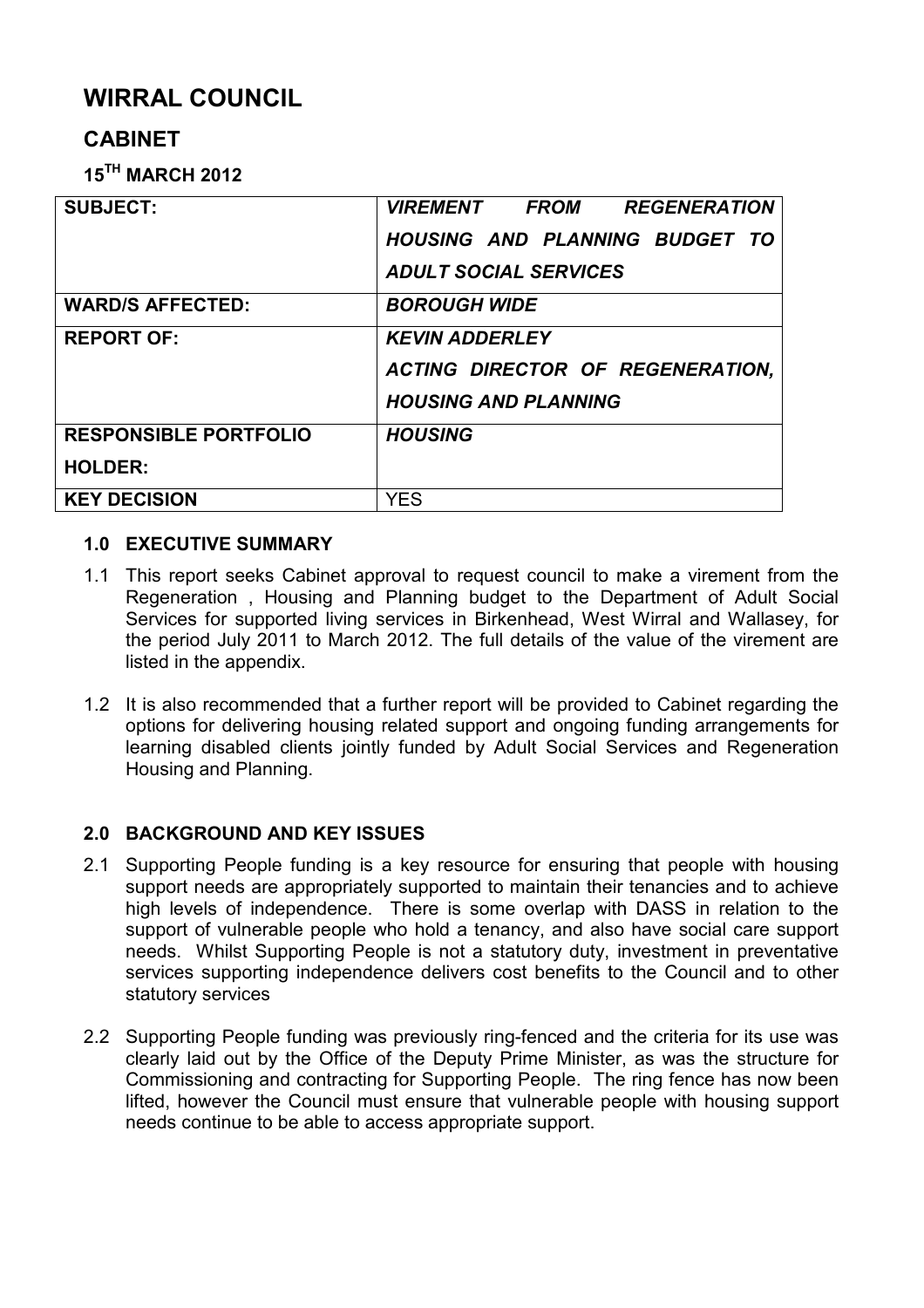- 2.3 An issue has emerged in relation to services that were subject to a Service Level Agreement between Adult Social Services and Regeneration, Housing and Planning. Adult Social Services outsourced these services bringing the previous Service Level Agreement for in house services to an end. Regeneration, Housing and Planning were advised that the cost and function of the outsourced services would not include Supporting People funding, however this now appears to be incorrect. Providers have continued to provide housing related support to individuals. It is proposed that the Council should honour the value of the original Service Level Agreement in order to meet its financial obligations on behalf of the individuals supported. Contract review will ensure that from April 2012 appropriate contracts will be in place and agreed directly with the providers in respect of the individuals affected.
- 2.4 A virement from Regeneration, Housing and Planning to Department of Adult Social Services in order to make the appropriate payment would be in the interests of the Council as a whole, whilst continuing to protect vulnerable individuals, with learning disabilities, within the services.
- 2.5 On 9<sup>th</sup> December 2010 Adult Social Services reported to Cabinet (report entitled: Transformation of Adults Social Services Contracts for Personal Support services) the intention to tender for the provision of Personal care services, including those delivered in-house by the Department.
- 2.6 The Acting Director of Regeneration, Housing and Planning was informed that Supporting People funding would not form part of the tender as no agreement had been reached regarding the use of this funding stream in personal budgets. The Supporting People team had not been involved in the decision to outsource nor in the development of the service specification (that was tendered on the  $15<sup>th</sup>$  January 2011) and subsequently, had not been involved in the selection process.
- 2.7 A series of meetings were held with Adult Social Services between April and September 2011, however, it was agreed that Supporting People would enter into contracts with providers once Adult Social Services had concluded reviews of jointly funded Learning Disabilities service users (as reported to Cabinet on the  $14<sup>th</sup>$  April 2011 & 13<sup>th</sup> October 2011).
- 2.8 Following Cabinet approval Adult Social Services invited expressions of interest from a select list of Accredited Providers. Adult Social Services supported service users to enter into contracts with the selected supported living providers, effective from July 2011 and for one service, from 1<sup>st</sup> September 2011. Unfortunately, contrary to agreed understanding, Adult Social Services included Housing Support resources in people's personal budgets; in effect Supporting People hours and funding were included. Whilst there is no additional cost to the Council, this was against previous advice.
- 2.9 The advice of the Director of Law, HR and Asset Management, is that the most appropriate action to take at this time would be for the acting Director of Regeneration, Housing and Planning to honour the position as agreed by Adult Social Services on behalf of the Council. It is proposed therefore that the Director of Finance is authorised to undertake a virement from the Department of Regeneration, Housing and Planning to Adult Social Services. This virement would transfer funding equivalent to the value of the Service Level Agreement for housing related support delivered to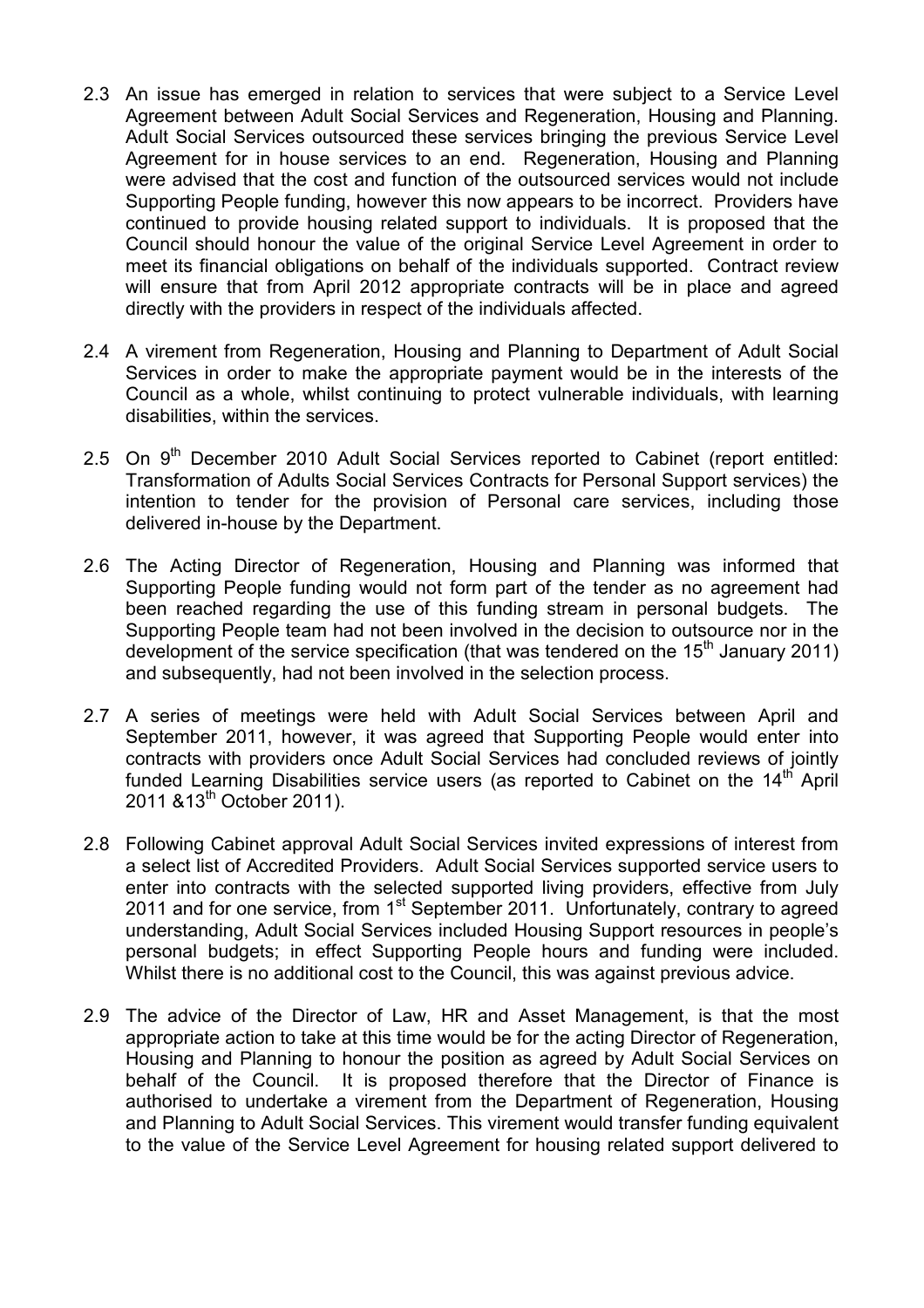the clients from the date of the outsourcing (being  $1<sup>st</sup>$  July 2011) to such time as Supporting People contracts can be entered in to with the providers.

- 2.10 In order to ensure effective use of the council's resources and continuous delivery of services to vulnerable clients, it has become necessary for Supporting People to consider the issuing of contracts to new providers without having had the opportunity to conduct a tendering exercise and select the provider. However, the providers have been selected from the Adult Social Services approved accredited provider list and were chosen by the service users.
- 2.11 The contract volume and values will be based on Adult Social Services re-assessment of need of the individuals. It is anticipated that the value of the contracts will be less than the Supporting People contribution toward the services previously funded through the Service Level Agreement with Adult Social Services.
- 2.12 Having identified that there was an issue officers from Regeneration, Housing and Planning and Adult Social Services are now working closely in partnership and have commenced dialogue with the providers to ensure that contracts can be mutually agreed and that there is no disruption or impact to service delivery for the clients.
- 2.13 The position regarding the current Support People negotiations for all learning disabilities services (funded either solely or jointly) will be the subject of a further report to members. A number of new contracts will be issued but it is anticipated that further contract extensions will be required for services in order to allow for all clients assessments to be completed by Adult Social Care.

#### **3.0 RELEVANT RISKS**

- 3.1 Individuals with learning disabilities could possibly be sued for breach of contract if funding is not paid in full to providers of support/care services.
- 3.2 Further financial pressures being placed on Adult Social Services budget.
- 3.3 Close working relationships must be maintained in order to achieve greater alignment and to ensure that separate contracting mechanisms do not lead to further poor communication in the future.

#### **4.0 OTHER OPTIONS CONSIDERED**

4.1 No other viable options are available.

## **5.0 CONSULTATION**

5.1 The consultation process leading to the decision to outsource services was detailed in the Cabinet report of  $9<sup>th</sup>$  December 2010.

## **6.0 IMPLICATIONS FOR VOLUNTARY, COMMUNITY AND FAITH GROUPS**

6.1 One of the providers awarded an agreement for the delivery of supported living services is a Wirral based voluntary organisation. This organisation is reliant on appropriate funding for the service delivery in order to remain financially viable.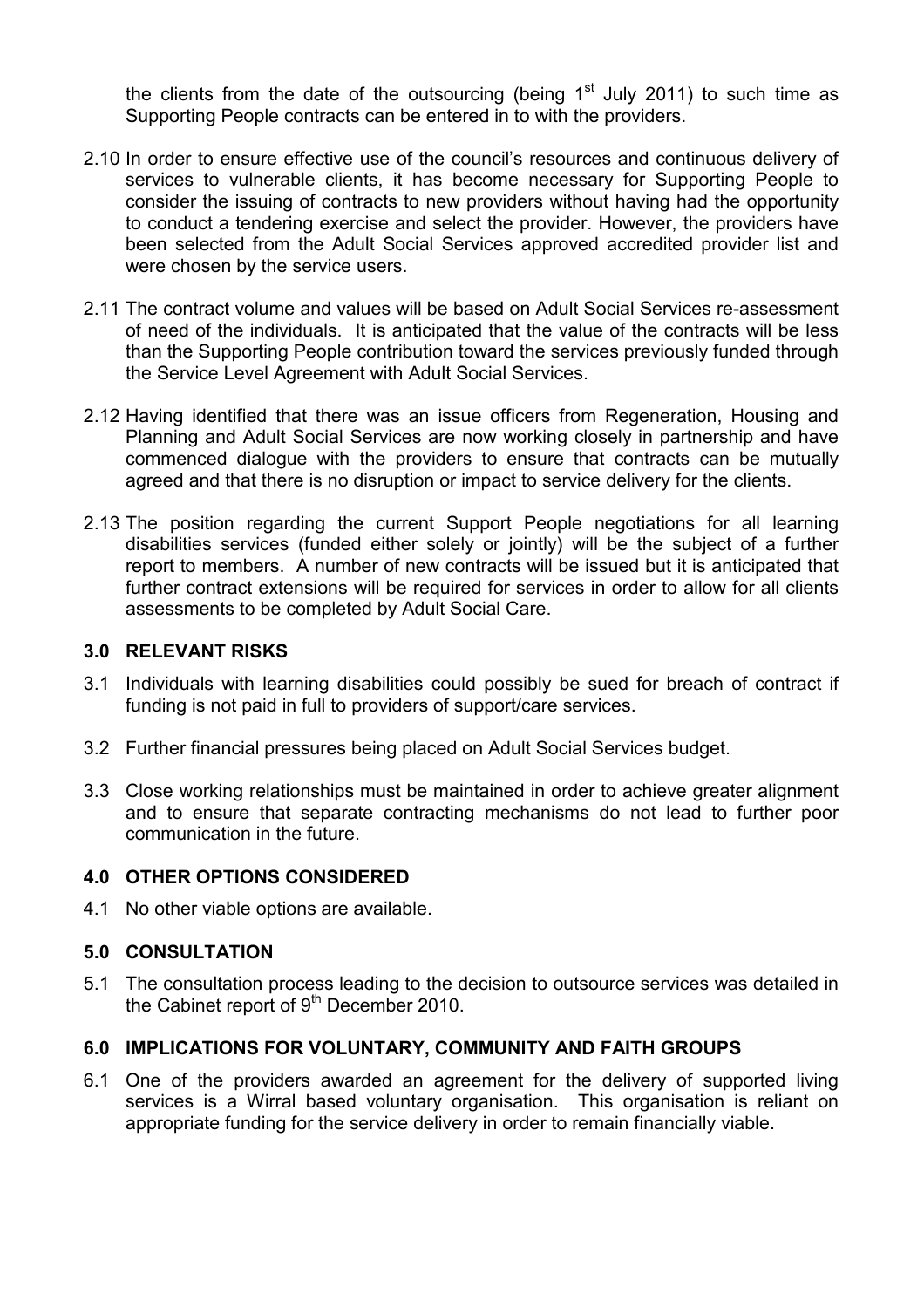## **7.0 RESOURCE IMPLICATIONS: FINANCIAL; IT; STAFFING; AND ASSETS**

7.1 The virement of £632,928 as detailed in the Appendix to this report will be met within existing Council resources.

### **8.0 LEGAL IMPLICATIONS**

8.1 Contract obligations must be met in order to ensure that vulnerable people are not in breach of contract.

#### **9.0 EQUALITIES IMPLICATIONS**

- 9.1 Has the potential impact of your proposal(s) been reviewed with regard to equality?
	- (c) No because of another reason which is

 No because there will be no direct change to the clients in the service as a result of the virement which is the subject of this report.

#### **10.0 CARBON REDUCTION IMPLICATIONS**

10.1 There are no Carbon reduction implications arising from this report.

#### **11.0 PLANNING AND COMMUNITY SAFETY IMPLICATIONS**

11.1 There are no Planning or Community Safety implications arising from this report.

#### **12.0 RECOMMENDATION/S**

- 12.1 That Cabinet approves referral to Council for a virement of budget from Regeneration, Housing and Planning to Adult Social Services.
- 12.2 That Cabinet endorses the recommendation of the Acting Director of Regeneration, Housing and Planning to conduct a review into options for delivering housing related support and ongoing funding arrangements for services for clients with learning disabilities

#### **13.0 REASONS FOR RECOMMENDATION/S**

- 13.1 The virement will be in the interests of the Council as a whole (for the reasons set out in the report).
- 13.2 This action will ensure that the Council continues to protect vulnerable individuals, with learning disabilities, within their accommodation and funds and preserves their agreed packages of care and support at their assessed level.

**REPORT AUTHOR: Sheila Jacobs Principal Manager, Supported & Special Needs Housing Section** telephone: (0151) 691 8345 email: sheilajacobs@wirral.gov.uk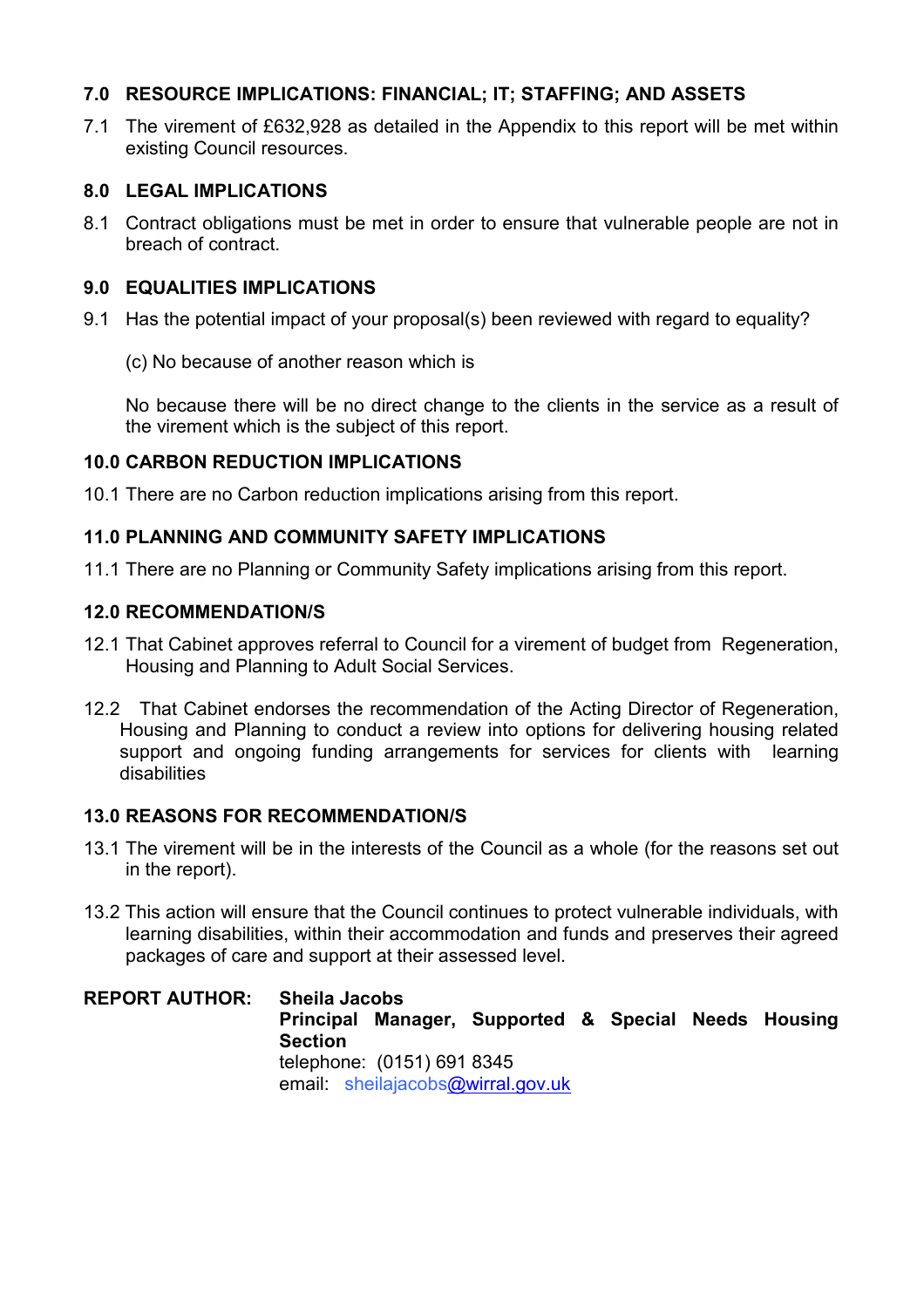## **APPENDIX**

Details of Service Areas and proposed virement

### **REFERENCE MATERIAL**

Report of the Interim Director of Adult Social Services: Transformation of Adult Social Services Contracts for personal support, 9<sup>th</sup> December 2010

Report of Interim Director of Corporate Services: Supporting People Contracts, 14<sup>th</sup> April 2011

Report of Interim Director of Corporate Services: Supporting People Contracts, 13<sup>th</sup> October 2011

## **SUBJECT HISTORY (last 3 years)**

| <b>Council Meeting</b> | <b>Date</b>                   |  |
|------------------------|-------------------------------|--|
| <b>Cabinet</b>         | 9 <sup>th</sup> December 2010 |  |
|                        | 14th April 2011               |  |
|                        | 13th October 2011             |  |
|                        |                               |  |